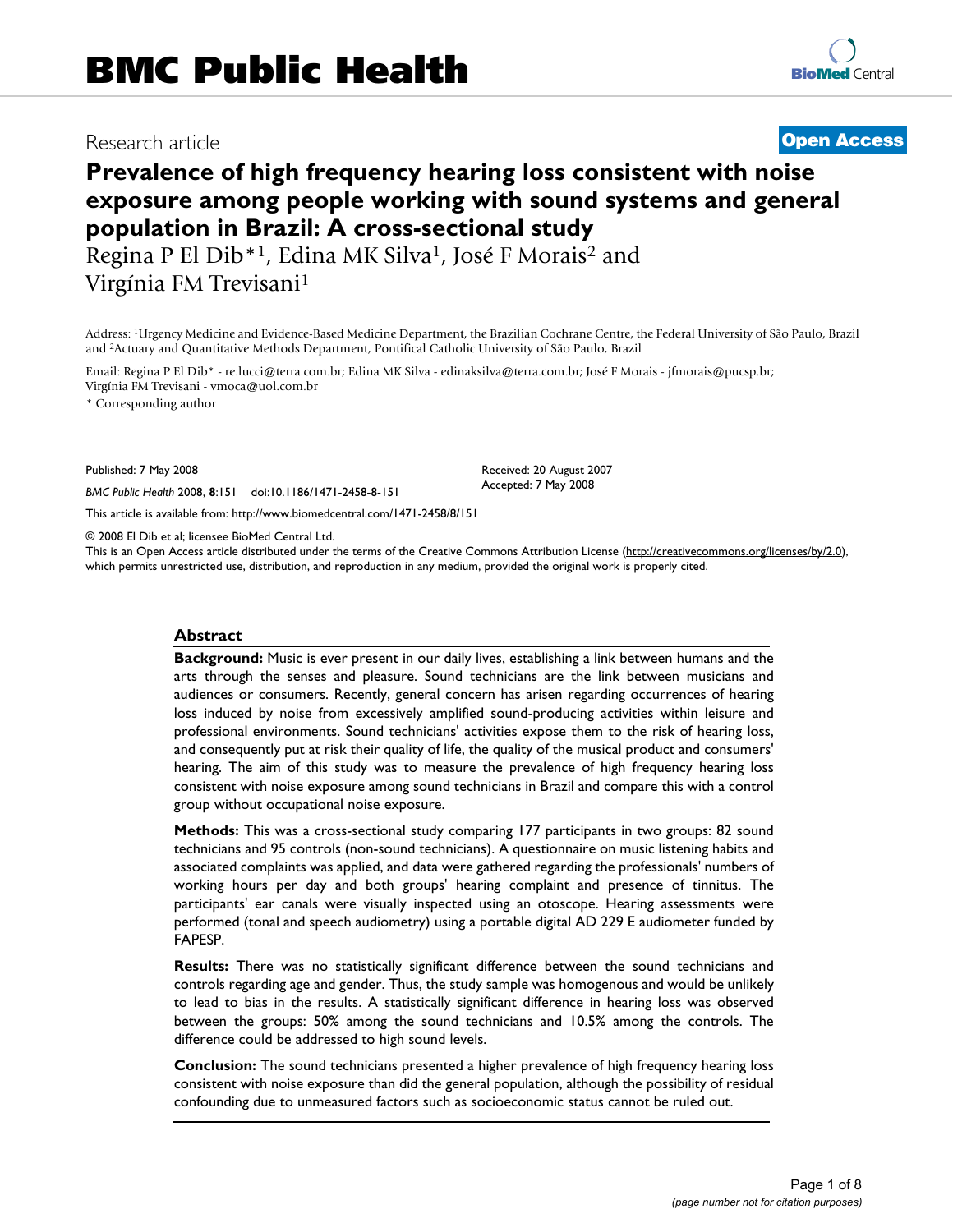### **Background**

Music is ever present in our daily lives, establishing a link between human beings and the arts through the senses and pleasure. However, if we use music inappropriately, that is, if we make abusive use of the duration, intensity and/or frequency of exposure to music, the noise may have an adverse impact on our hearing function.

High frequency of hearing loss consistent with noise exposure (noise-induced hearing loss, NIHL), excluding cases of acute acoustic trauma, is characterized by the gradual and progressive loss of hearing acuity. NIHL occupies the second place among the most common hearing illnesses, only surpassed by presbyacusis [1,2].

In Brazil, noise has only been recognized as an ambient pollutant since March 1991 [3]. Epidemiological data regarding hearing loss in Brazil is scarce and only relates to certain fields of activity. Thus, there are no epidemiological records characterizing the real overall situation. The data on the prevalence of hearing loss that are available provide a partial picture of the risk associated with this condition.

It has been estimated that 25% of the worker population exposed to noise have some degree of NIHL. In spite of being the most frequent type of damage to workers' health, the prevalence of NIHL among Brazilian workers is still unknown [4].

In the United States, approximately ten million workers have NIHL > 25 decibels (dB) [5]. In the United Kingdom, NIHL was the second most frequent workplace-related illness officially recorded in 1990 and 1991 [6].

According to data from the World Health Organization (WHO), approximately 16% of the world's population endures NIHL caused by occupational exposure to noise [5].

NIHL is generally sensorineural, bilateral, symmetrical and irreversible. Individuals with this illness are likely to present a prolonged history of exposure to high noise levels ( $> 85$  dB(A) for eight hours a day), sufficient to have caused a loss in the levels and configurations observed in audiological tests. Hearing loss consistent with noise exposure is likely to have gradually developed over a period of between 5 and 20 years of general exposure in all locations [7,8].

Recently, there has been rising concern about the prevalence of NIHL caused by excessively amplified sound activities in leisure settings. Among these activities, the exposure of musicians and sound technicians (professionals involved in sound mixing, microphone operation and

video material editing) who are exposed to intense and long lasting music have been highlighted.

With regard to sound technicians who begin their careers early in life and consequently are frequently exposed to high-intensity sounds, it needs to be asked how the hearing levels of these individuals are holding up, when music is the medium through which they perform their professional activities.

Sound technicians are the agents who transport to consumers one of Brazil's best products: Brazilian popular music. Dealing with and watching over what this process entails is of great social relevance to the country's health, culture and economy.

Moreover, decreases in hearing function worsen individuals' quality of life, communication abilities, educational achievements and enjoyment of leisure activities, and have enduring economic consequences [9].

Thus, the present study had the aim of gauging the prevalence of high prevalence hearing loss consistent with noise exposure among sound technicians and comparing this with a control group without occupational noise exposure.

### **Methods**

This study was approved by the Ethics Committee of the Federal University of São Paulo. It was a cross-sectional comparative study between two groups: sound technicians and individuals without occupational noise exposure (controls). The sample consisted of 177 participants: 82 people working with sound systems and a sample of 95 members of the general population (control group). The inclusion criterion was that participants needed to be adults > 19 years old.

The sound technician group included professionals involved in sound mixing, audio equipment operation, video material editing, video equipment operation and microphone operation, working in closed or open spaces, with at least five years of exposure to sound-producing activities [7,8].

The control group consisted of individuals without a history of exposure to continuous noise, i.e. individuals who were rarely exposed to music and whose work activities did not involve music. Workers exposed to high levels of industrial noise, such as factory workers, bus drivers and the like, were also excluded from this group.

The following were exclusion criteria for both the sound technician and control groups: use of individual sound amplification devices (hearing aids); diagnosis of congen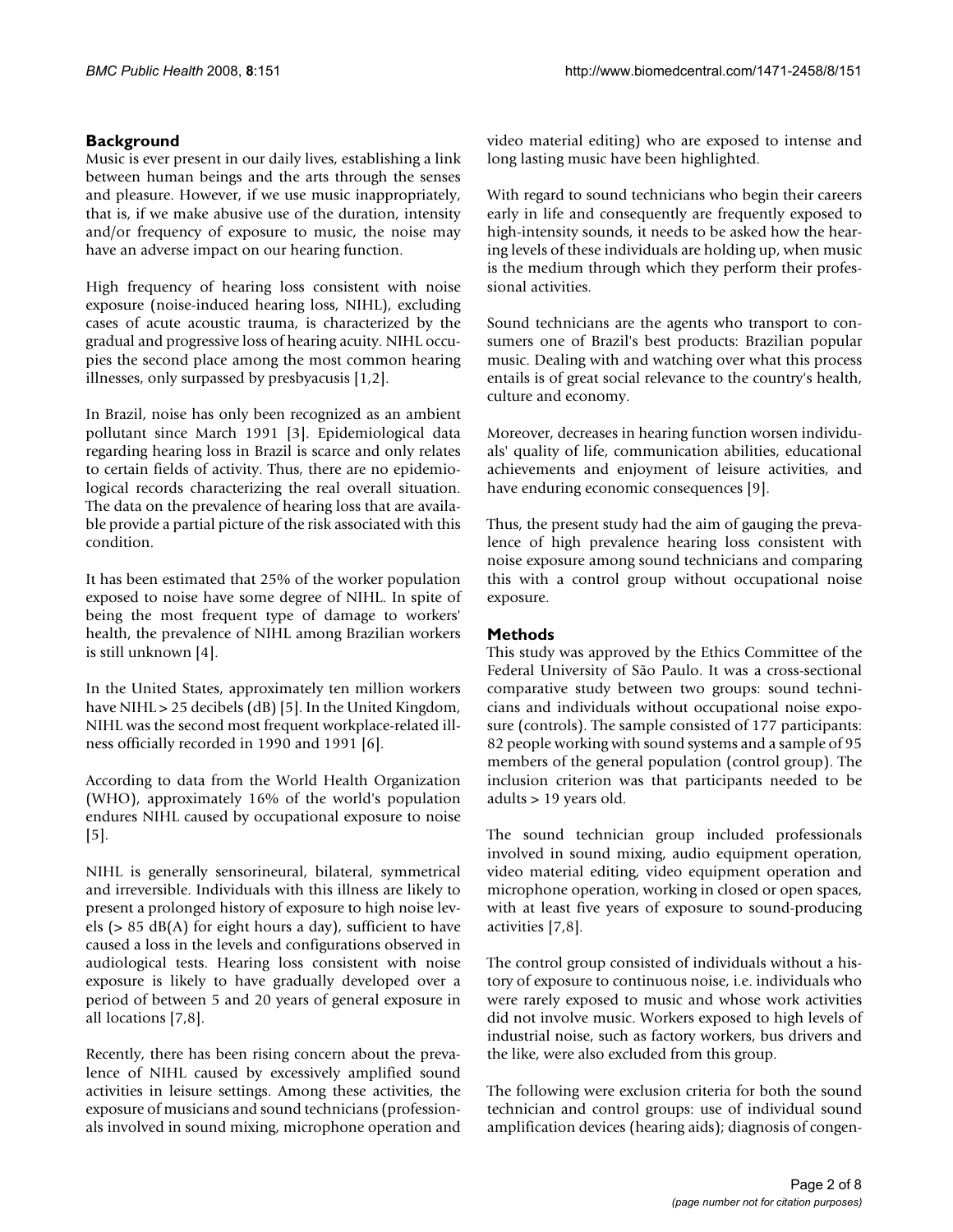ital hearing deficiency (genetic or acquired); reduced external acoustic ear canal; and presence of excess earwax or otorrhea.

Using the criteria outlined above, we excluded 19 subjects from the sound technician group because 11 of them had been exposed to sound-producing activities for less than five years and eight subjects were less than 19 years old. In the control group, we excluded seven subjects: six because they did not fulfill the inclusion criterion regarding age and one because of the presence of excess earwax.

The control group was selected by invitation. The participants in this group were health professionals, students and employees at the Federal University of São Paulo, Brazil, who were unaware of the possible presence of hearing loss.

The evaluations and questionnaires were applied in the Brazilian Cochrane Center and in the studios of the television channels Record TV and Cultura TV, in São Paulo, Brazil. Portable acoustic booths were used when conducting the audiometric examinations. Rooms were deemed to be silent room when the noise level was between 55 and 60 dB, in accordance with Administrative Technical Standard no. 3214 of the Ministry of Labor and the Workplace Safety Office [10].

The sound pressure levels in the examination locations were measured using devices that conformed to the standard ANSI S1.4-1983. These made it possible to check whether the environment within which the booth had been set up was appropriate for conducting audiometric assessments.

The sound pressure levels in the places where the audiometric assessments were carried out were measured using the TES 1350A sound level meter. In the Record TV studio, the device measured a minimum of 57 dB(A). In the Cultura TV studio and in the Brazilian Cochrane Center, the estimated minima were measured as 41.6 dB(A) and 57.8 dB(A), respectively. All three locations where acoustic measurements were made were within the above mentioned standard set by the Ministry of Labor and the Workplace Safety Office [10].

Individuals who presented a diagnosis of hearing abnormalities during the examination (at any of the hearing frequencies assessed), or a diagnosis of obstruction, were referred to the outpatient clinic of the Speech-Language-Hearing Service of Hospital São Paulo, the Federal University of São Paulo, Brazil, for detailed evaluation and further procedures as required.

We investigated the participants' hearing levels at the following frequencies: 250 Hz, 500 Hz, 1000 Hz, 2000 Hz, 3000 Hz, 4000 Hz, 6000 Hz and 8000 Hz. We also performed speech audiometry [11].

The subjects were considered to present high frequency hearing loss consistent with noise exposure if their audiograms at the frequencies of 3000 and/or 4000 and/or 6000 Hz presented hearing thresholds that were at least 25 dB higher than the thresholds for the other tested frequencies (i.e. 250 Hz, 500 Hz, 1000 Hz, 2000 Hz and 8000 Hz), when this compromised hearing was observed in both the air test and the bone test, in one or both ears [4].

The sound technicians were asked to take a 14-hour hearing rest prior to the test, in accordance with Administrative Technical Standard no. 19 of the Ministry of Labor and the Workplace Safety Office, dated April 22,1998 [4]. We applied a questionnaire about music listening habits (we asked whether participants were going to discos and/ or listening to walkmans or iPods at least once a week, in the past or present) and use of hearing protection devices. Participants in the sound technician group were considered to be using hearing protectors if they reported using them for at least 20% of their total time at work. For example, if an individual worked as a sound technician for nine years but used hearing protection devices for only two years (9  $\times$  20% = 1.8 years), it would be deemed that this individual had indeed used hearing protection. We also gathered data on correlated complaints, ototoxicity exposure and length of exposure to sounds. Visual inspection of the participants' ear canals was performed using an otoscope, in order to rule out any presence of obstructions that would alter the examination results [10].

A basic tinnitus assessment was performed, including an audiological evaluation and a self-reported assessment. We also defined tinnitus as a ringing or other type of noise generated within the head [12].

The audiological evaluation was performed using the portable AD229 E digital audiometer, calibrated according to the standard ANSI S3.6 (1989) [4,13,14].

#### *Sample size*

To determine the sample size to be used for comparing hearing loss prevalences between the sound technician group ( $P_{PF}$ ) and the control group ( $P_{PNE}$ ), pairs of ratios were compared by means of the equation proposed by Pocock (1983) [15]:

$$
n = \frac{\left(P_{PNE}(1-P_{PNE})+P_{PEt}(1-P_{PE})}{\left(P_{PNE}-P_{PE}\right)^2}\Theta^2
$$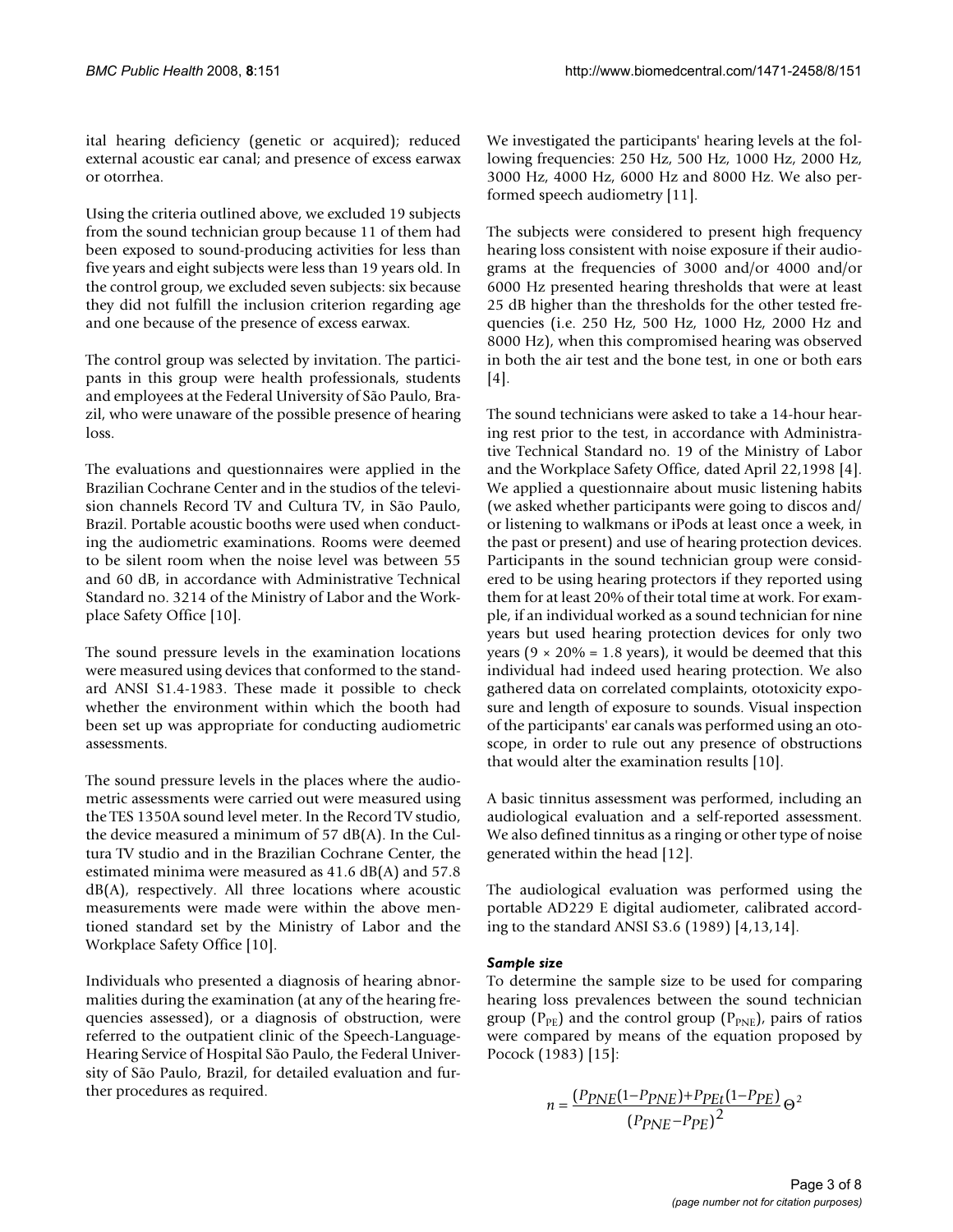Where  $\Theta = Z_{\alpha} + Z_{\beta}$  such that  $Z_{\alpha}$  and  $Z_{\beta}$  were respectively the confidence scores linked to the confidence intervals (CI) (1- $\alpha$ ) × 100% and (1- $\beta$ ) × 100%.

The prevalences of hearing loss among a group of percussionists and in the general population were estimated by Cunningham (2006) [16], respectively, as  $P_{PE}$  = 0.39 and  $P_{PNE}$  = 0.9. In the present study, it was intended to carry out the comparison at a significance level of  $\alpha$  = 5% with an elasticity trait of 1-β of 95% and a two-tailed hypothesis test. Therefore, the equation obtained was  $\Theta = Z_{\alpha} + Z_{\beta}$ = 1.65 + 2.94, thereby recommending the use of at least 50 participants in each group.

#### *Statistical analysis*

In the inferential portion of the study, we used Student's t test for homogenous independent samples, whenever the comparison variable (outcome variable) was continuous, presented normal or near-normal distribution (evaluated by the Kolmogorov-Smirnov test) and presented equal variances (evaluated by Levene's test). To compare ratios, we used the chi-square test or Fisher's exact test, in accordance with the conditions established by Cochran (1954) [17]. The tables and statistical calculations were built up in the SPSS software for Windows, version 13.0. P-values less than 0.05 were taken to be statistically significant.

#### **Results**

The minimum sound pressure levels for each of the sound technicians' workplace environments were measured in the studios of the television channel Cultura TV, in order to exemplify how much noise the workers were exposed to. In the audio operators' studio, 101 dB(A) was detected. In the sound mixing work area, videotape operators' work area and microphone operators' work area, the measurements were respectively 91.1 dB(A), 90.7 dB(A), and 94.2 dB(A). In the videotape editing and sound monitors' areas, the measurements were 89.1  $dB(A)$  and 86.6  $dB(A)$ , respectively.

Table 1 shows the distribution of participants regarding age, gender, hearing complaint, music listening habits and ototoxicity exposure in the groups studied. It shows that the predominant age group of the sound technicians was 25 to 35 years old (40.2%) and among the control group (54.7%), but without any significant statistical difference between age range frequencies (all age ranges presented  $p > 0.05$ ) or between mean ages ( $p = 0.122$ ). There was no statistically significant difference regarding the ratio of female professionals ( $p = 0.718$ ) in the study groups. However, a significant statistical difference ( $p =$ 0.009 and  $p = 0.001$ ) was observed between the ratio of hearing complaints and tinnitus, respectively, in the sound technician group and the ratio in the control group. The data suggest that there were a greater proportion of complaints in the sound technician group (26.8%) than in the control group (11.6%). There was no statistically significant difference between the two study groups in relation to music listening habits and ototoxicity exposure.

Table 2 shows the distribution of the participants in the sound technician group, according to the hours worked per day, length of time working as a professional and the use of hearing protection devices. It can be seen that the sound professionals predominantly worked for 6 to 12 hours per day (57.3%). Most of them had been working for between 5 and 14.9 years. However, most of them were not using hearing protectors (85.4%).

Table 3 shows the distribution of participants according to the presence of hearing loss in both study groups. A statistically significant difference between the sound technician group (50%) and control group (10.5%) can be seen in relation to high frequency hearing loss consistent with noise exposure, as demonstrated by the chi-square test (p  $< 0.001$ ).

#### **Discussion**

Workers exposed to noise levels of 85 dB have a permissible maximum daily average exposure of only eight hours and workers exposed to noise levels of 103 dB(A) have a permissible maximum daily average exposure of only 7.5 minutes [18]. However, most of the participants in the sound technician group at Cultura TV and at Record TV exceeded the sound level permitted for eight hours, given that 57.3% of the workers examined in this study were working for between 6 and 12 hours per day and 13.4% were working for more than 12 hours a day in a place proven to be inappropriate for hearing (Table 2), because the sound pressure level was above the permissible daily level. Most of the participants in the sound technician group said that they had been doing that type of work for between 5 and 14.9 years (47.6%) (Table 2). Studies on different populations exposed to sound have also demonstrated inappropriate mean sound levels of between 108 and 110 dB(A) [19-30].

We considered that individuals whose audiograms presented thresholds of less than or equal to 25 dB at all the frequencies examined presented normal hearing, in accordance with the standards of the Workplace SafetyOffice[ $4$ ].

According to Santos & Morata (1999) [31], factors such as gender and age have been described as worsening factors for high frequency hearing loss consistent with noise exposure. However, in our study, these possible confounding factors were controlled for, because there was no statistically significant difference between the sound tech-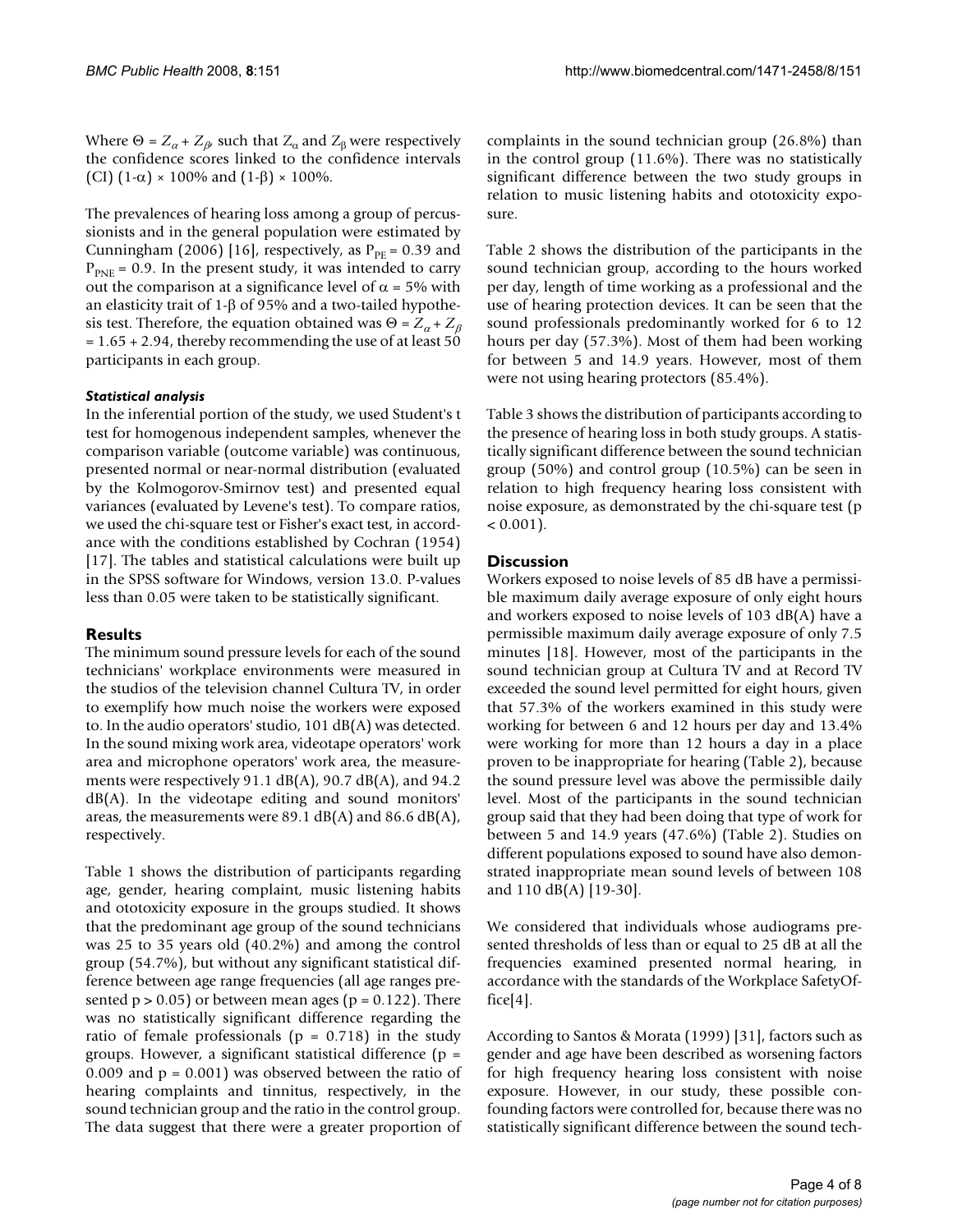| <b>Variables</b>              | <b>Sound technicians</b> |           | <b>Controls</b>         |           | P                  |
|-------------------------------|--------------------------|-----------|-------------------------|-----------|--------------------|
|                               | $n = 82$                 | $\%$      | $n = 95$                | $\%$      |                    |
| Age                           |                          |           |                         |           |                    |
| < 25                          | 8                        | 9.8       | 9                       | 9.5       | 0.949a             |
| 25 to 35                      | 33                       | 40.2      | 52                      | 54.7      | 0.054a             |
| 36 to 45                      | 23                       | 28.0      | 21                      | 22.1      | 0.316a             |
| > 45                          | 8                        | 22.0      | 13                      | 13.7      | 0.149a             |
| Mean ± SD                     | $37.38 \pm 9.98$         |           | $35.09 \pm 9.56$        |           | 0.122 <sup>b</sup> |
| Min-max                       |                          | $20 - 65$ |                         | $22 - 65$ |                    |
| Gender                        |                          |           |                         |           |                    |
| Female                        | $\overline{\mathbf{4}}$  | 4.9       | $\overline{\mathbf{4}}$ | 4.2       | 0.718a             |
| Male                          | 78                       | 95.1      | 91                      | 95.8      |                    |
| <b>Hearing Complaint</b>      |                          |           |                         |           |                    |
| No                            | 60                       | 73.2      | 84                      | 88.4      |                    |
| Yes                           | 22                       | 26.8      | $\mathbf{H}$            | 11.6      | 0.009a             |
| <b>Music listening habits</b> |                          |           |                         |           |                    |
| No                            | 57                       | 69.5      | 70                      | 73.7      | 0.539a             |
| Yes                           | 25                       | 30.5      | 25                      | 26.3      |                    |
| <b>Tinnitus</b>               |                          |           |                         |           |                    |
| No                            | 52                       | 63.4      | 84                      | 88.4      | < 0.001a           |
| Yes                           | 30                       | 36.6      | $\mathbf{H}$            | 11.6      |                    |
| <b>Ototoxicity exposure</b>   |                          |           |                         |           |                    |
| No                            | 72                       | 87.8      | 84                      | 88.4      | > 0.05             |
| Yes                           | 10                       | 12.0      | $\mathbf{H}$            | 11.6      |                    |

**Table 1: Distribution of participants in the study groups according to age, gender, hearing complaints, music listening habits, tinnitus and presence of ototoxicity exposure.**

aChi-square test i Student's t test for homogenous independent samples

nician group and control group in these respects, thus rendering the study sample homogeneous without such bias in the results (Table 1). Furthermore, the individuals in both study groups were predominantly within the age range from 25 to 35 years old. Thus, young adults predominated in our study, with a consequently lower risk of developing presbyacusis (Table 1).

There was a statistically significant difference  $(p = 0.009)$ with regard to the presence of hearing complaints between the individuals in the sound technician and control groups (Table 1). Thus, the sound technicians had more hearing complaints than did the control group, and tinnitus was the most frequently reported complaint. These results were already expected and corroborate the results from various studies carried out among musicians in street carnival bands, disc jockeys, symphony orchestra musicians and others, which have described tinnitus and dizziness as the most frequently reported complaints [19- 30].

There were no statistically significant differences in music listening habits and ototoxicity exposure between the groups studied ( $p > 0.05$ ) (Table 1). However, the exposure to noise during leisure activities that was most mentioned in the studies that we researched in the literature and also in our study was going to discos and using a walkman [19-30].

Tinnitus is a symptom that may be found in workers suffering from high frequency hearing loss consistent with noise exposure and, according to Ferreira Júnior (1998)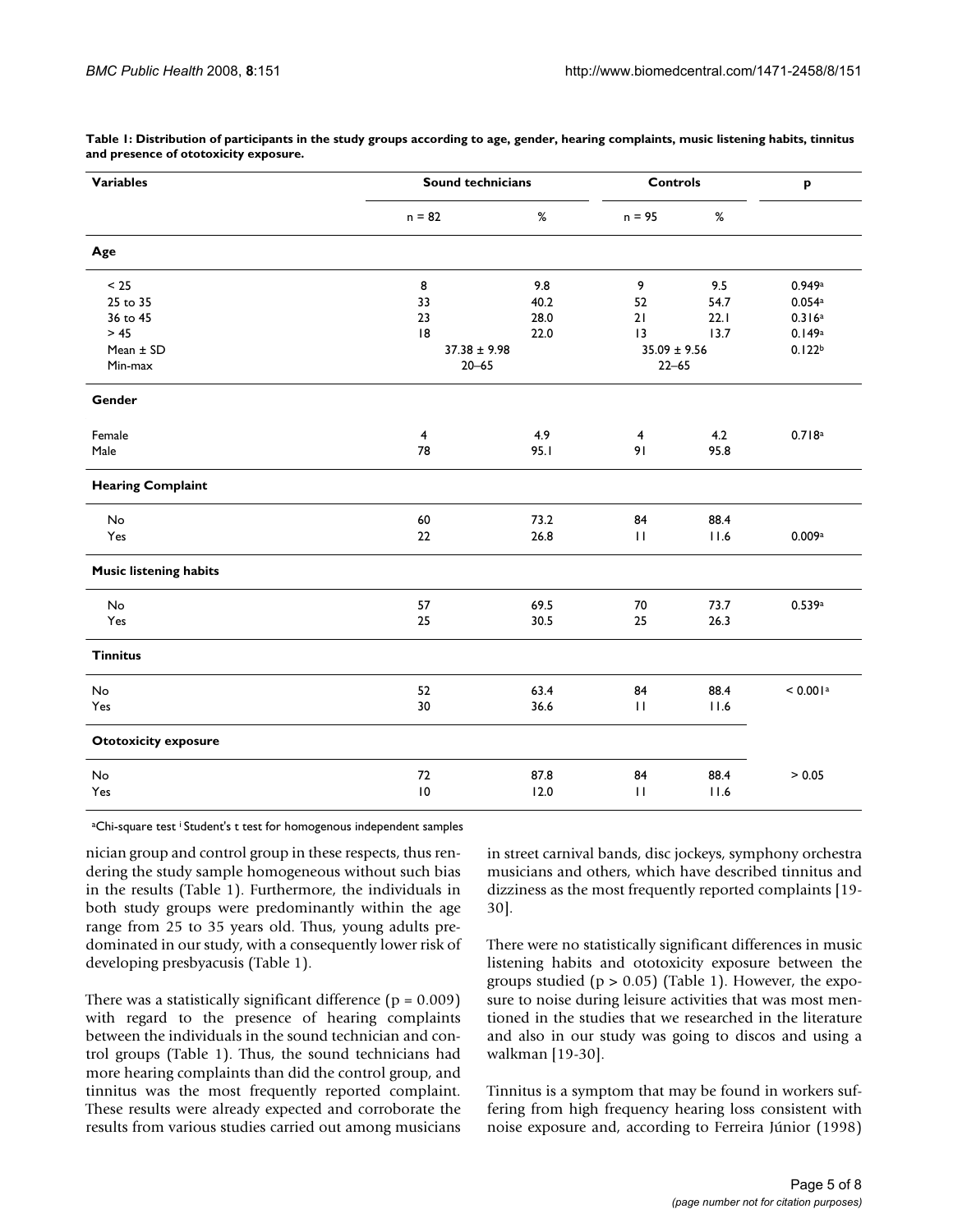|                                             | Distribution of participants of the sound professionals group |      |  |  |
|---------------------------------------------|---------------------------------------------------------------|------|--|--|
| <b>Variables</b>                            | Frequency                                                     | %    |  |  |
| Hours worked/day                            |                                                               |      |  |  |
| $< 6$ hours                                 | 24                                                            | 29.3 |  |  |
| 6 to 12 hours                               | 47                                                            | 57.3 |  |  |
| $> 12$ hours                                | $\mathbf{H}$                                                  | 13.4 |  |  |
| Length of time working as sound technicians |                                                               |      |  |  |
| 5.0 to 14.9                                 | 39                                                            | 47.6 |  |  |
| 15.0 to 24.9                                | 30                                                            | 36.6 |  |  |
| 25.0 to 34.9                                | $\mathbf{1}$                                                  | 13.4 |  |  |
| 35.0 to 45.0                                | $\overline{2}$                                                | 2.4  |  |  |
| Average $\pm$ SD                            | $15.9 \pm 8.8$                                                |      |  |  |
| Use of hearing protectors                   |                                                               |      |  |  |
| No                                          | 70                                                            | 85.4 |  |  |
| Yes                                         | 12                                                            | 14.6 |  |  |
|                                             |                                                               |      |  |  |

**Table 2: Characterization of subjects according to the hours worked per day, length of time working and use of hearing protectors.**

[32], such workers may mention that they have this symptom at times of hearing rest. It was found in our study that there was a statistically significant difference in the presence of tinnitus between the sound technician and control groups ( $p < 0.001$ ), i.e. there was greater reporting of tinnitus among the sound technicians (Table 1).

One example of this situation of noise exposure over a long period of time is provided by the British guitar player and singer Eric Clapton (age 62 years), who developed tinnitus after spending years of his career playing in front of sound amplifiers at high volumes. He has said that, if he could go back in time, he would ask to have lower amplifier volume during his concerts. He has reported that he constantly hears "whistles" in his ears [33]. Another example that illustrates this situation within Brazilian popular music is provided by the vocalist of the group Jota Quest, Rogério Flausino, who is only 35 years old. In a documentary that forms part of the band's latest DVD, he reveals that he has lost 30% of his hearing because of many years living with high sound volumes

[34]. Andrade et al (2000) [19] confirmed a possible association between the length of time working as a musician and the incidence of hearing alterations.

The main outcome of the present study was the presence of hearing loss. With regard to this, there was a statistically significant difference ( $p < 0.001$ ) between the sound technicians and controls (50% versus 10.5%, respectively) (Table 3), thus revealing that hearing loss occurred approximately five times more frequently in the sound technician group. The difference could be addressed to high sound levels.

The effect of music on sound technicians' hearing was found to be greater in the present study than in other studies such as Cunningham (2006) [16]. This was perhaps because most of the sound technicians evaluated in the present study work or were working in open-air events, i.e. in places where the sound level is extremely higher and harmful.

|  | Table 3: Distribution of participants according to the presence of hearing loss. |  |
|--|----------------------------------------------------------------------------------|--|
|  |                                                                                  |  |

| Variable                        | <b>Sound technicians</b> |      | <b>Controls</b> |      | D        |
|---------------------------------|--------------------------|------|-----------------|------|----------|
| <b>Presence of hearing loss</b> | $N = 82$                 | %    | $N = 95$        | %    |          |
| No                              | 41                       | 50.0 | 85              | 89.5 | < 0.001a |
| Yes                             | 41                       | 50.0 | 10              | 10.5 |          |

aChi-square test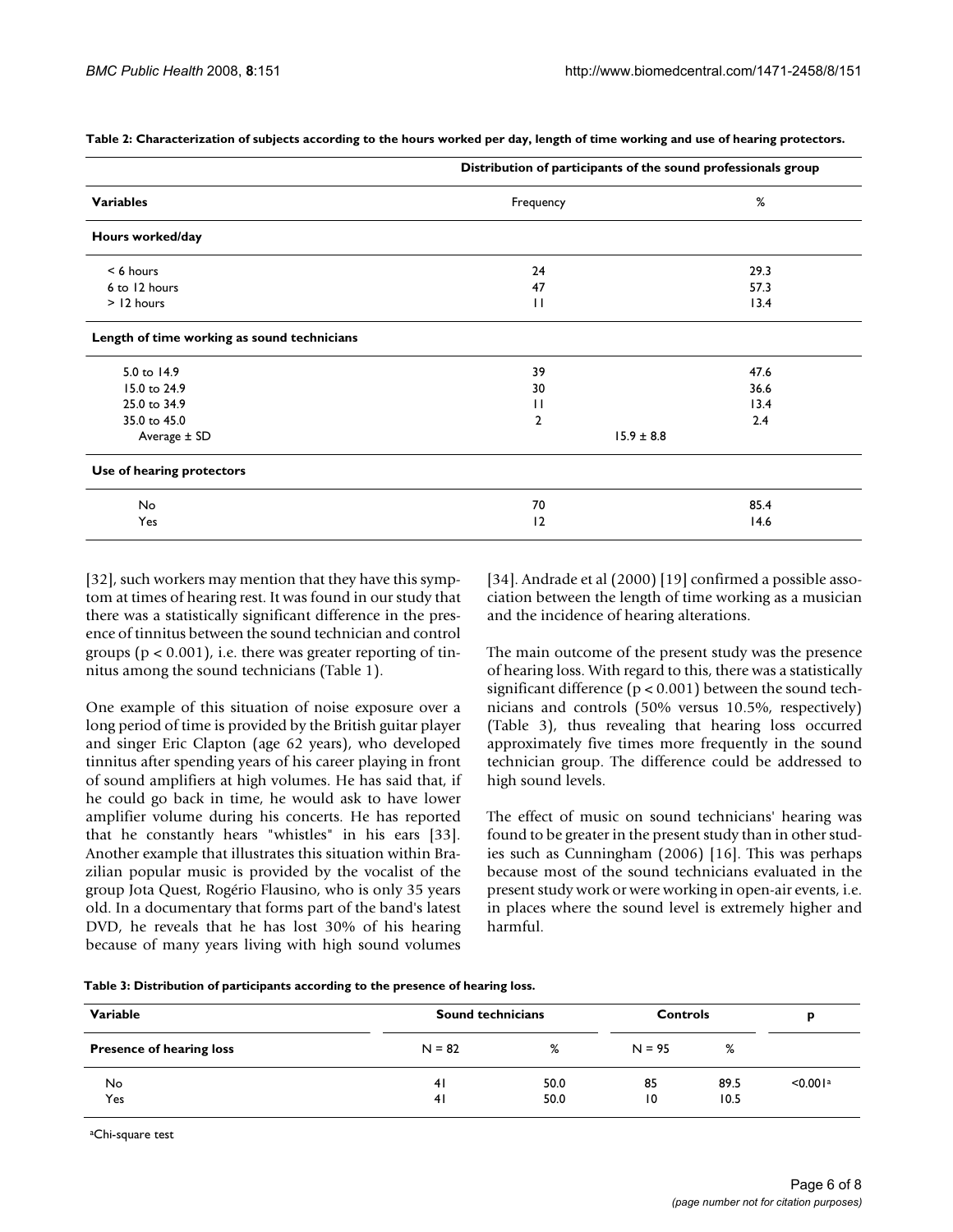Other study limitations might include residual confounding due to differences in socioeconomic status between the two study groups. This could partly explain the presence of much higher hearing loss levels among the sound technicians.

There is no effective treatment for permanent hearing loss resulting from excessive exposure to noise levels. However, this condition may generally be prevented through combined measures in programs against hearing loss (also called hearing conservation programs). Even though the efficacy of these measures (individual hearing protectors) for noise protection is determined by tests performed in laboratories, their effectiveness in preventing hearing loss due to exposure to cumulative noise depends mainly upon how regularly the workers use this protection. Studies have been demonstrating that if workers do not use hearing protectors for 100% of their working hours, the effectiveness of such devices will diminish rapidly. For example, using hearing protectors for only 90% of the time will diminish their effectiveness to less than one third of their efficacy [35].

85.4% of the participants in the sound technician group reported not using hearing protectors during their long working hours (Table 2). This seems to be a common phenomenon, because the majority of workers in manufacturing facilities, percussionists and musicians interviewed in other studies also reported not making use of hearing protectors. They were thus exposed to the risk of high frequency hearing loss consistent with noise exposure [16,36-39].

A systematic review has compared the effectiveness of intervention programs versus no intervention regarding the use of hearing protectors among workers exposed to noise levels above 85 dB(A). It was concluded that there was very little evidence regarding the efficacy of long-term school programs for increasing the use of hearing protectors among school students. Furthermore, the available evidence did not show that provision of customized/ standardized information to motivate the workers to use hearing protectors was more effective than general information [40,41].

Programs for preventing hearing loss in industrial organizations have been widely defended. Occupational safety and health legislation obliges employees to have preventive measures in most countries [42]. In Europe and the USA, verification of noise exposure is mandatory, with periodic examinations on workers exposed to certain noise levels.

Studies in the USA have indicated that the use of hearing protectors is increasing, but there is still much to be improved in this respect [43]. Many factors have been reported as influencing the use of hearing protectors, such as the perception of risk likelihood and comfort when using the hearing protectors [35,44-46].

Implementation of hearing conservation programs within this population is of fundamental importance not only for the well being of these individuals, but also for the enrichment of Brazilian popular music, given that it is one of the best products of our country. The perception of hearing is related to the hearing threshold and maintenance of good perception through hearing protection measures will have the consequence of developing better professionals who can work to provide even greater value for Brazilian musicians.

For this to be definitively recognized and introduced within Brazilian culture and internationally, it will continue to be highly important, as a public health measure, to develop new strategies towards increasing the use of hearing protectors.

### **Conclusion**

(1) Sound technicians presented a higher prevalence of high frequency hearing loss consistent with noise exposure than did the general population, although the possibility of residual confounding by unmeasured factors such as socioeconomic status cannot be ruled out.

(2) There is some urgency with regard to carrying out studies aiming towards implementing a hearing conservation program through reducing sound levels and making sound technicians aware of the importance of using hearing protectors and adopting preventive actions.

### **Competing interests**

The authors declare that they have no competing interests.

#### **Authors' contributions**

Conception and design: RED. Coordination of the study: VMT and EKS. Data acquisition: RED. Data analysis and interpretation: RED and JFM. Drafting the manuscript: RED. Critical revision for important intellectual content: RED. Data interpretation: RED and JFM.

#### **Acknowledgements**

We would like to thank all the sound technicians who were willing to participate in this study and the Research Support Foundation of the State of São Paulo (FAPESP) for funding the equipment purchased for this study. We also would like to thank Jessie Ann Le Good, Peter Rabinowitz, Esko Matti Toppila and Liz Sidorkewicz for their support during the revision of the manuscript, and Vanessa Pedrosa for her support during the data collection.

#### **References**

1. **Perda auditiva induzida por ruído/perda auditiva neurossensorial por exposição continuada a níveis elevados de pressão**